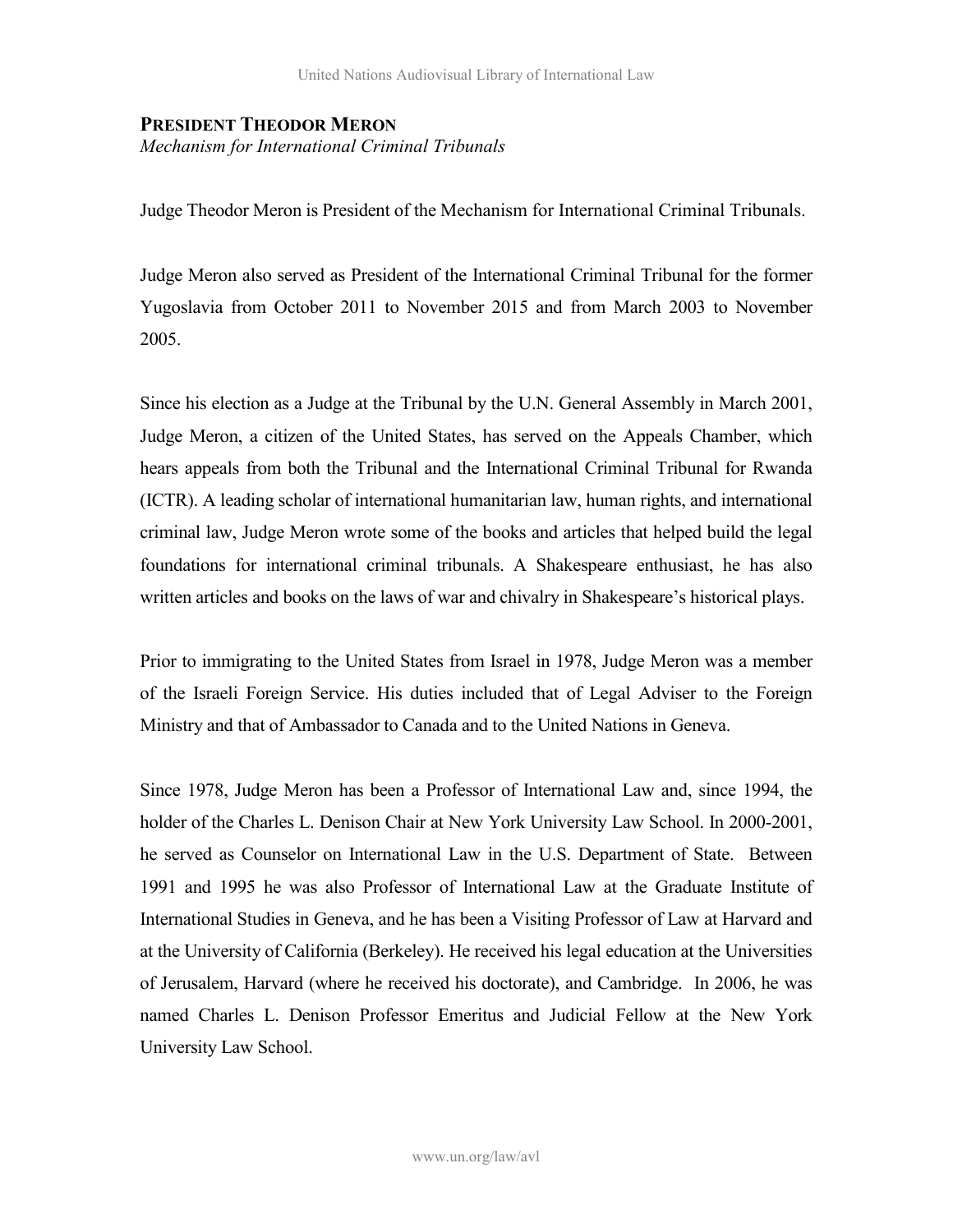He was Co-Editor-in-Chief of the American Journal of International Law (1993-98) and is now an honorary editor. He is a member of the Board of Editors of the Yearbook of International Humanitarian Law, a member of the Council on Foreign Relations, the American Society of International Law, the French Society of International Law, the American Branch of the International Law Association, the Bar of the State of New York, and of the Shakespeare Institute. He has served on the advisory committees or boards of several human rights organizations, including Americas Watch and the International League for Human Rights. In 1990, he served as a Public Member of the United States Delegation to the CSCE Conference on Human Dimensions in Copenhagen.

In 1998, he served as a member of the United States Delegation to the Rome Conference on the Establishment of an International Criminal Court (ICC) and was involved in the drafting of the provisions on crimes, including war crimes and crimes against humanity. He has also served on the preparatory commission for the establishment of the ICC, with particular responsibilities for the definition of the crime of aggression. He has served on several committees of experts of the International Committee of the Red Cross (ICRC), including those on Internal Strife, on the Environment and Armed Conflicts, and on Direct Participation in Hostilities Under International Humanitarian Law. He was also a member of the steering committee of ICRC experts on Customary Rules of International Humanitarian Law.

He has been a Carnegie Lecturer at The Hague Academy of International Law, Fellow of the Rockefeller Foundation, Max Planck Institute Fellow (Heidelberg), Sir Hersch Lauterpacht Memorial Lecturer at the University of Cambridge, and Visiting Fellow at All Souls College, Oxford. He has lectured at many universities and at the International Institute of Human Rights (Strasbourg). He helped establish the ICRC/Graduate Institute of International Studies seminars for University Professors on International Humanitarian Law. He leads the annual ICRC seminars for U.N. diplomats on International Humanitarian Law at NYU, and in the past led such seminars in Geneva. He is a member of the Institute of International Law. He was awarded the 2005 Rule of Law Award by the International Bar Association and the 2006 Manley O. Hudson Medal of the